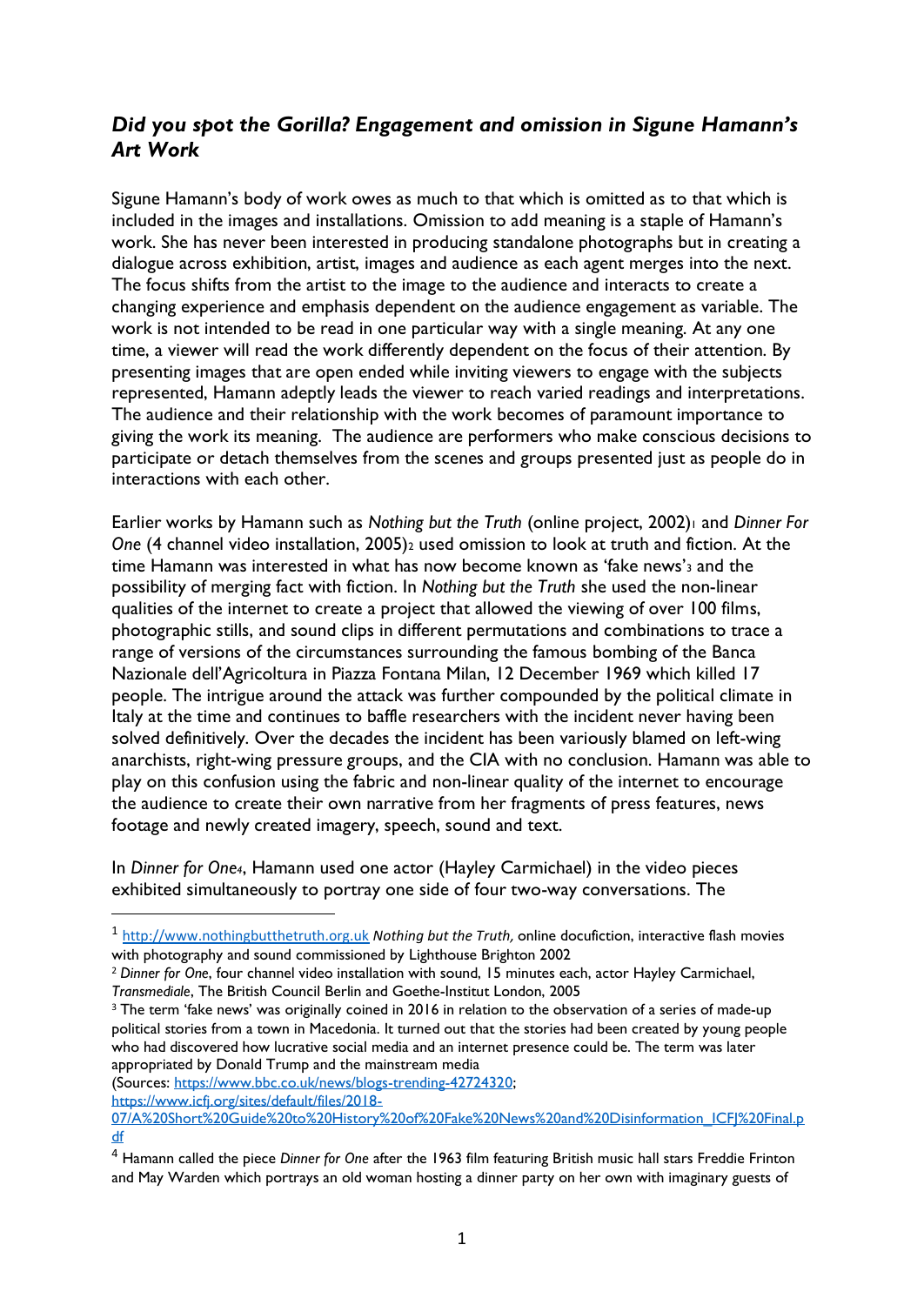conversations reflect Hamann's interest as a German living in United Kingdom and combine fictional works with real life interviews or cross-examinations. In the four channels the actor remains neutral in her delivery while reciting one person's part in the fictional play The Importance of Being Earnest by Oscar Wilde (1892); the cross-examination from the judge of Oscar Wilde in his real-life trial, 1895 three years after the play was premiered; the interview of Princess Diana on the Panorama programme in 1995 by Martin Bashir; and the inquiry into the Iraq War by the parliamentary foreign select committee specifically of David Kelly (who went on to commit suicide following the inquiry) in 2003. While dealing with Britishness as a stated interest of Hamann's in this context, the work also marked the beginning of concerns that firmly implicate the audience as performer in the work. By absenting or omitting one half of a conversation or dialogue, the audience is asked to consider filling the gaps and to bring their own version of events to the work both factual and fictional. The neutrality of the actor further asks the audience to overlay the emotional response that might be expected in the four contexts. The videos with soundtracks were shown simultaneously meaning that it depended on where the audience was standing as to which interview was dominant and could be heard most clearly.

Throughout Hamann's work she plays with the effectiveness of the use of still and moving images to implicate the audience. In 2010, she curated and organised a conference at Tate Modern entitled *Stillness and Movement* which was well received by critics and audience alike. A review of the conference stated 'This is new ground and, as some of the panellists suggested, it may be time to call in the expertise of the neuroscientists and cognitive psychologists to contribute to this emerging interdisciplinary debate on the fundamental perception of still and moving images'.<sup>5</sup> It is this approach and thinking that Hamann had already been applying to her work with the two early pieces outlined together with her *filmstrip* series that she started in 2003 and continues to develop to date. Hamann's interest in the presentation of imagery that guides the viewer while giving them choices based on their own individual difference and preference in a situation became paramount in her work. Hamann's fascination with subject, viewer, photographic object and artist and the interplay between all these agents makes it no surprise that she began collaborating with the Department of Experimental Psychology at Oxford University in 2016 as artist in residence until 2018 and in particular with Anne C. (also known as Kia) Nobre.

*Did you spot the Gorilla?* an exhibition at Barn Gallery, St John's College Oxford Jan/Feb 2019 showed a number of projects that were developed or initiated during Hamann's residency.<sup>6</sup> The presence and yet anonymity of the subjects and their character in Hamann's work lends itself to the concerns of psychological research across a broad spectrum including Individual Differences, First Impressions, Intergroup Behaviour, Perception and Attention. Hamann mostly inadvertently touches upon these areas of research in her work but in the focus on Kia Nobre's work on attention and temporality, and on 3D perception of images studied elsewhere in the University, Hamann has found strong parallels. Specifically, Kia Nobre's work focuses on the study of brain activity during attention

long disappeared suitors played by her butler. Regularly screened in Germany on New Year's Eve, the film is almost unknown in the UK in spite of the British origin of its stars.

<sup>5</sup> Phoca, Sophia, PhotoFilm: Stillness and Movement, *Art Monthly*, no 336, May 2010

<sup>6</sup> The exhibition **Did you spot the Gorilla?** Barn Gallery, St John's College Oxvord Jan/Feb 19 was curated by Gill Hedley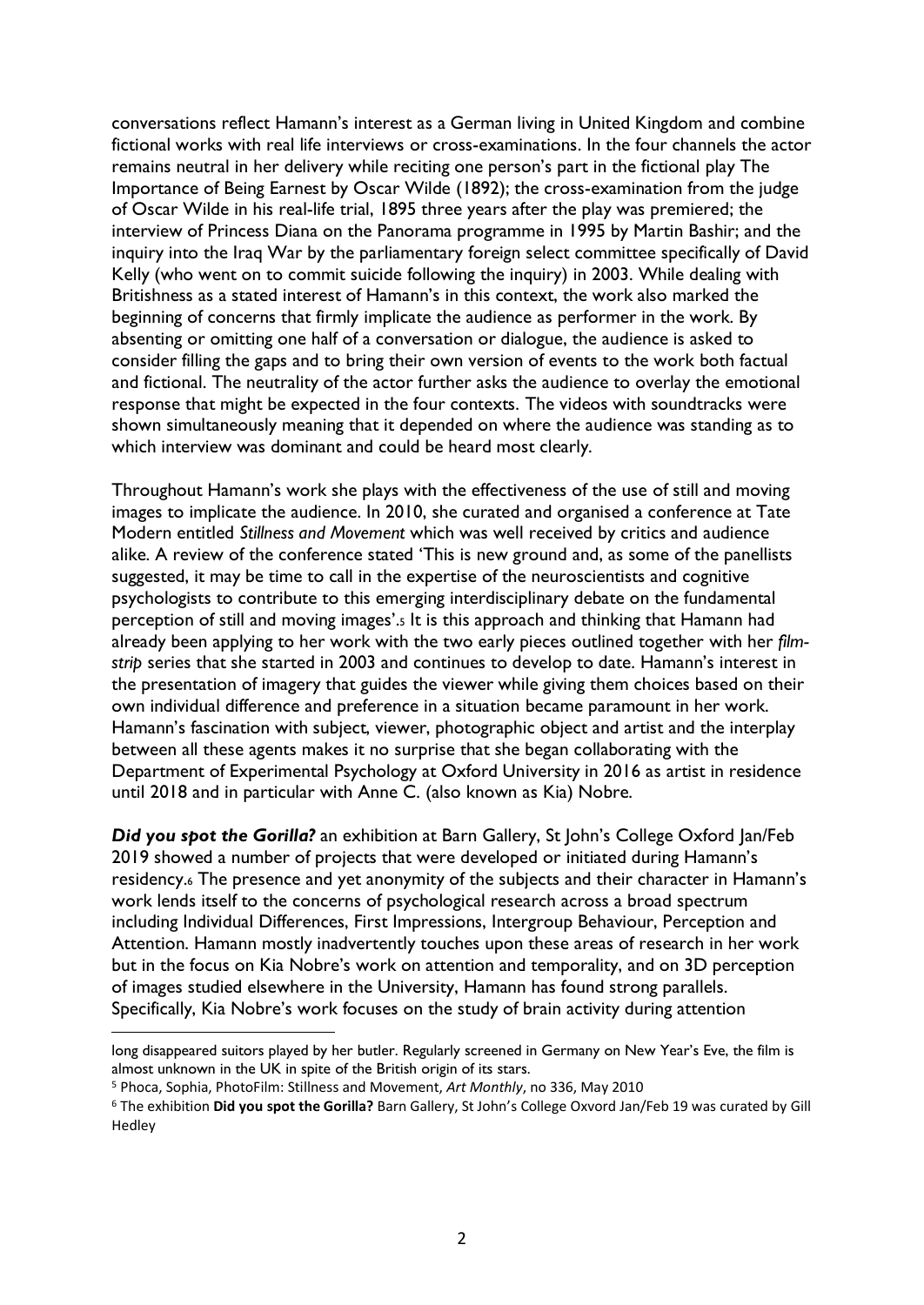processes and also looks at how temporality exists and is represented by and/or in the brain.<sup>7</sup> <sup>8</sup>

The interest to connect her work with psychology has been further reinforced by Hamann through looking at the audience relationship and engagement with photo-based images that are not contained, that have multiple and changing meanings for the viewer, and that deliberately project narrative from outside of the 2-D frame. Hamann cites the essay *The Gaze in the Expanded Field<sup>9</sup>* by Norman Bryson as an inspiration for and consolidation of her artistic practice. Written in 1988, as discourse on post-modernity came of age, this text traces its way through the concept of The Gaze referencing Jacques Lacan and Jean-Paul Sartre and expanding on the Western model through the Kyoto School (who drew from Friedrich Nietzsche) and in particular Kitaro Nishida and Keiji Nishitani. Bryson argues that in analysis of images to that date it was accepted that the viewer had a finite relationship with the presentation of an image contained within the frame and that in each image was a vanishing point in which the viewer could no longer exist – that was the point at which the viewer lost connection with the subject of the image. Bryson argues that it is not as simple as this and that an image has multiple vanishing points and it is the way in which the viewer inhabits those points that forms the richness of engagement with the image. He goes on to suggest that while Sartre writes about subject and object distinctively, Lacan begins to question that relationship and with Nishitani the subject and object merge until there is no distinction. At that point the ultimate field of 'nihility' or 'emptiness' is reached and meaning re-emerges from that encounter in its position as the centre of the experience. The meaning shifts and is created by the historical, cultural and social context. At that point, the viewer is no longer self-aware and is subsumed into the image. It is this state that Sigune Hamann plays on in her work of multi-viewpoints, compression and expansion of time, presentation of different formats and the deliberate encouragement of the viewer to be a part of the image as a performer.

Both Hamann and Nobre, using very different approaches, are looking at the way in which a person engages and attends to something using a combination of meanings and responses. In Hamann's case she seeks to use multiple viewpoints, meanings, representations of time, and the varied response of the viewer to suggest different ways of reading the same work. In Nobre's case she is imaging the brain to illustrate her theory of a network of attention (as opposed to the single model theories of attention that have been presented previously in psychology)<sup>10</sup> that also implies combination of neural activity in a network involving other models such as memory, experience and language working together. Nobre's work visualises and theorises what happens in the brain during experiments that involve various tasks focusing on different conditions of attention. In respect of the call from Hamann's *Stillness and Movement* symposium, it asks the question of whether the conditions could be created to look at attention in the context of neuroscience and brain imaging while engaging with work such as Hamann's that encourages multi-viewpoints.

<sup>7</sup> Nobre, A.C & Mesulam, M.M, Large-Scale Networks for Attentional Biases in eds. Nobre, A.C and Kastner, S, (2014), *The Oxford Handbook of Attention*, Oxford, Oxford University Press pp105 - 151

<sup>8</sup> Muller, T and Nobre, A.C, Perceiving the Passage of Time: neural possibilities, *Annals of The New Your Academy of Sciences Issue: Flow of Time*, Wiley, New York, 2014 pp 1 - 12

<sup>9</sup> Bryson, N (1988). Th*e Gaze in the Expanded Field*. *In* Foster, H (ed.) *Vision and Visuality*, pp86 -113. New York, The New Press (Number 2 in the Dia Art Foundation's series of books *Discussions in Contemporary Culture*) <sup>10</sup> Nobre, A.C and Kastner, S, (2014) *op. cit.*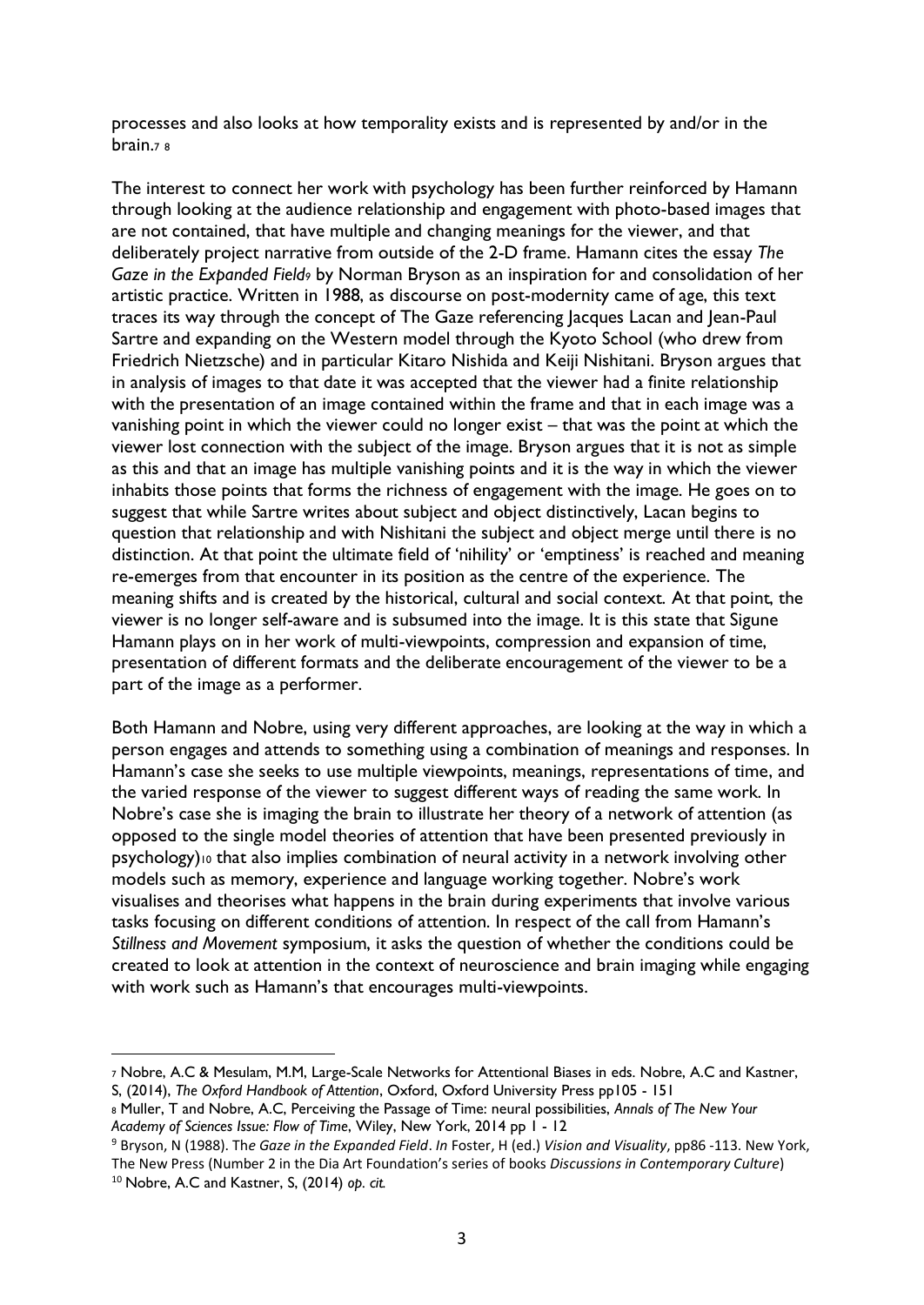In response to Nobre's work11, Hamann is developing a new work *Helmholtz Box* which is a reconstruction of the device made to investigate the scope of perception without ocular movement. Helmholtz worked with participants to illuminate fragments of text at very short intervals (milliseconds). Using his apparatus, the participants in his experiment could not move their eyes, so they were only able to see fragments of text at each viewing. In normal visual processing the eyes move across images and text to read them fully. By keeping the eye still using his apparatus, the only way to see the full text was by repeating the experiment. Through repetition, participants were able to localise their gaze in different places and piece together the text. In this way Helmholtz conducted early and basic experiments on how the brain and the eye process visual information. Hamann intends to use a reconstruction of this apparatus to use for images in contrast to text.

During her residency in Oxford, Hamann exhibited her work at Ashmolean Museum, March 2017.<sup>12</sup> One element of her exhibition, which was distributed through the galleries in the museum was a reworking of her piece *Heimlich*, 2007. This work is made up of a series of 19 photographs which were taken as landscapes from reflections in the river Lahn in Germany. The photographs are inverted as part of the work to make them look like images of landscapes rather than a scene reflected on water. Exhibited in the Landscape Oil Sketches Gallery in the Ashmolean, these photographs were juxtaposed with works by nineteenth century painters that were sketches for dedicated landscapes or sketches for landscapes in larger paintings. The placing of the photographs in the *Heimlich* series in this context provided a reassessment of a gallery that has been largely untouched for decades, to inspire discussion about the longstanding works in the gallery in relation to the contemporary images. The painterly quality of the landscape photographs of *Heimlich* gave them an immediate connection with the oil sketches. Hamann and the curator (Jim Harris) have referenced art historian Aby Warburg in the ideas behind the exhibition relating to the Ashmolean's displays in expanding the meaning of an image through time due to different and layered cultural references. This in turn also suggested fluidity and movement in the reading of the images. Harris and Hamann further referenced the similarity and recurrence of imagery and themes through time in this context. <sup>1314</sup>

The way that these works were hung as well as the way the brain processes visual information were the inspiration for a series of talks programmed by curator Jim Harris and neuroscientist Chrystalina Antoniades to coincide with the exhibition.<sup>15</sup> The inversion of the imagery, their painterliness, and their artifice as reflections in water had an impact on the

<sup>11</sup> Nobre, A.C & Mesulam, M.M, Large-Scale Networks for Attentional Biases in eds. Nobre, A.C and Kastner, S, (2014), *The Oxford Handbook of Attention*, Oxford, Oxford University Press p106. Nobre and Mesulam illustrate the apparatus used by Helmholtz in his experiments to give historical background to their chapter. <sup>12</sup> *Face to face upside down*, Photographic Interventions

Landscape Sketch Gallery, Renaissance Galleries and Sir Francis Chantrey Staircase Ashmolean Museum Oxford 2017

<sup>&</sup>lt;sup>13</sup> Sigune Hamann and Jim Harris (Andrew W Mellon Teaching Curator, Ashmolean University Engagement Programme) in conversation during the artist's public tour of her exhibition 15/03/17

<sup>14</sup> Michaud, P-A & Didi-Huberman, G.,trans. Hawkes, S., (2007), *Aby Warburg and the Image in Motion*, Zone Books MIT Press, Cambridge MA

<sup>15</sup> *The Upside-Down Brain: Art and Neuroscience at the Ashmolean*, series of talks, workshops and presentations organised by Jim Harris and Chrystalina Antoniades, Ashmolean Museum, March 2017. Sigune Hamann's tour of her exhibition was part of this series, as well as complementary lectures by Hamann and Nobre in the Headley Lecture Theatre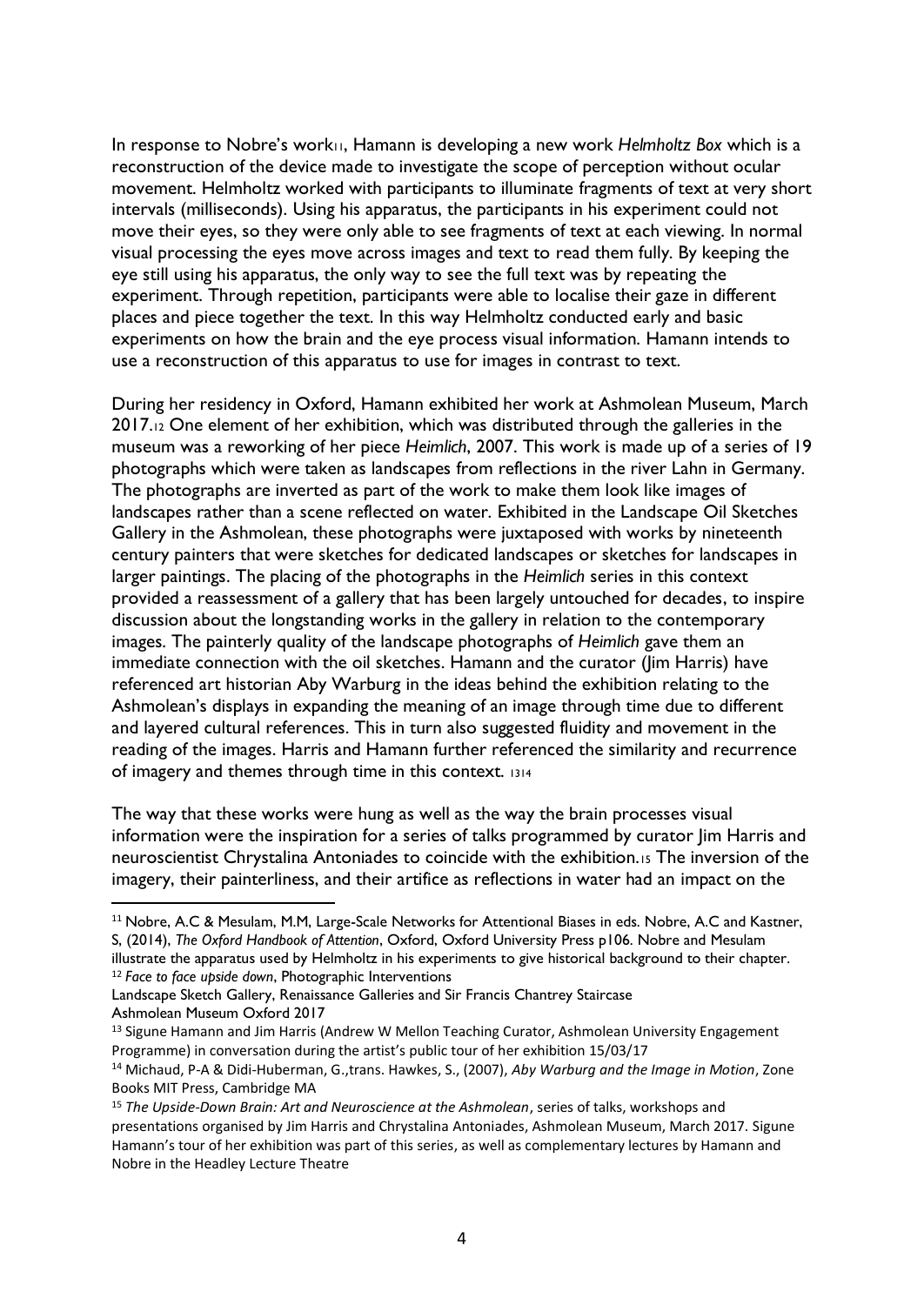way that the gallery was viewed. It has been discussed that not only did the context have an impact on the way all the works were read but that the inversion of the images in *Heimlich* encouraged the brain to compensate across all the works in the gallery – to 'flip' and move the photographs as they are viewed suggesting movement and stasis in the way that the images are processed. In the broader context of all the works shown in the gallery, the mind changes viewpoint and considers the works collectively in the way that they are read as a suggestion of fluidity and connection across them. The images broke the horizon line in the paintings with the photographs above and below it. In doing this, *Heimlich* ruptures this long-term static gallery environment housing works that are intended to be viewed individually by both the juxtaposition of the contemporary with the historical and with the juxtaposition of recurrent themes, alternative viewpoints, and merging of media.

The title of the Barn Gallery exhibition was taken from the title of one of Hamann's signature *'film-strips'* made following her introduction to the film used in the Invisible Gorilla Experiment by Christopher Chabris and Daniel Simons16. This much replicated experiment tests our ability to observe an unexpected event while focusing on an observational task and is very relevant to Hamann's work. The discussion around the experiment marks one of the first meeting points between Hamann and Nobre's practice during the residency. Hamann photographed the video used in the experiment as a series of her '*film-strips' (*titled *film-strip Did you spot the Gorilla? (2018)),* three of which featured in the exhibition on lightboxes. The large-scale *film-strip (20.10.18)* in the exhibition was shown as a 1m x 30m photograph hanging in the gallery and was photographed at the March for the People's Vote, London, October 2018. Hamann has been making the *'film-strips'* since 2003 and the commonality in each of them is that it has been shot using a stills camera as a movie camera. Using a roll of 35mm film continuously exposed in a rewinding movement, while Hamann is moving or turning her body, a continuous image is produced from  $360^\circ$  perspective. Although the image is static, it contains the indexical traces of movement – of the film, of the camera and the person holding it and everything moving within the optical field. The hand-held camera as an extension of the body and the performative process allow for elements of chance within the work. The *'film-strip'* format enables the viewer to consider the temporal part of the image either side of the strip – what happened before and after shooting the image. Viewers can engage with the characteristic *'film-strip'* format of the image as a piece in its own right or they can track and trace the single images as they are recorded and as the artist moves or there is movement in the scene.<sup>17</sup> The *'film-strips'* can resemble abstract images, landscapes, or very directly represent figures moving in a scene. The viewer remains conscious of the artist's presence and the ambivalence for the viewer is drawn from their three options to trace the performance as the artist, to become part of the dynamics of the scene represented by the image, or to decide to remain as detached observers of the art work. The reality of the viewer experience is that they will engage with these three options to varying degrees as they look at the piece. They will omit and commit to engage and be part of the image and its performative quality to varying degrees as they look at the piece.

*Freshers* was made in the first week of first year students attending Oxford University; Camberwell School of Art, University of the Arts London; and Waseda University Japan, in

<sup>16</sup> Chabris, C.F and Simons, D.J, (2010). *The Invisible Gorilla: And Other Ways Our Intuition Deceives Us*. New York, Crown. This famous experiment conducted at Harvard University in 'inattentional blindness' asks participants to view a video of people playing basketball and to record how often one team passes the ball. About half the participants fail to see the person dressed as a gorilla who crosses the play area during the video.

<sup>&</sup>lt;sup>17</sup> See artist's website http://www.sigune.co.uk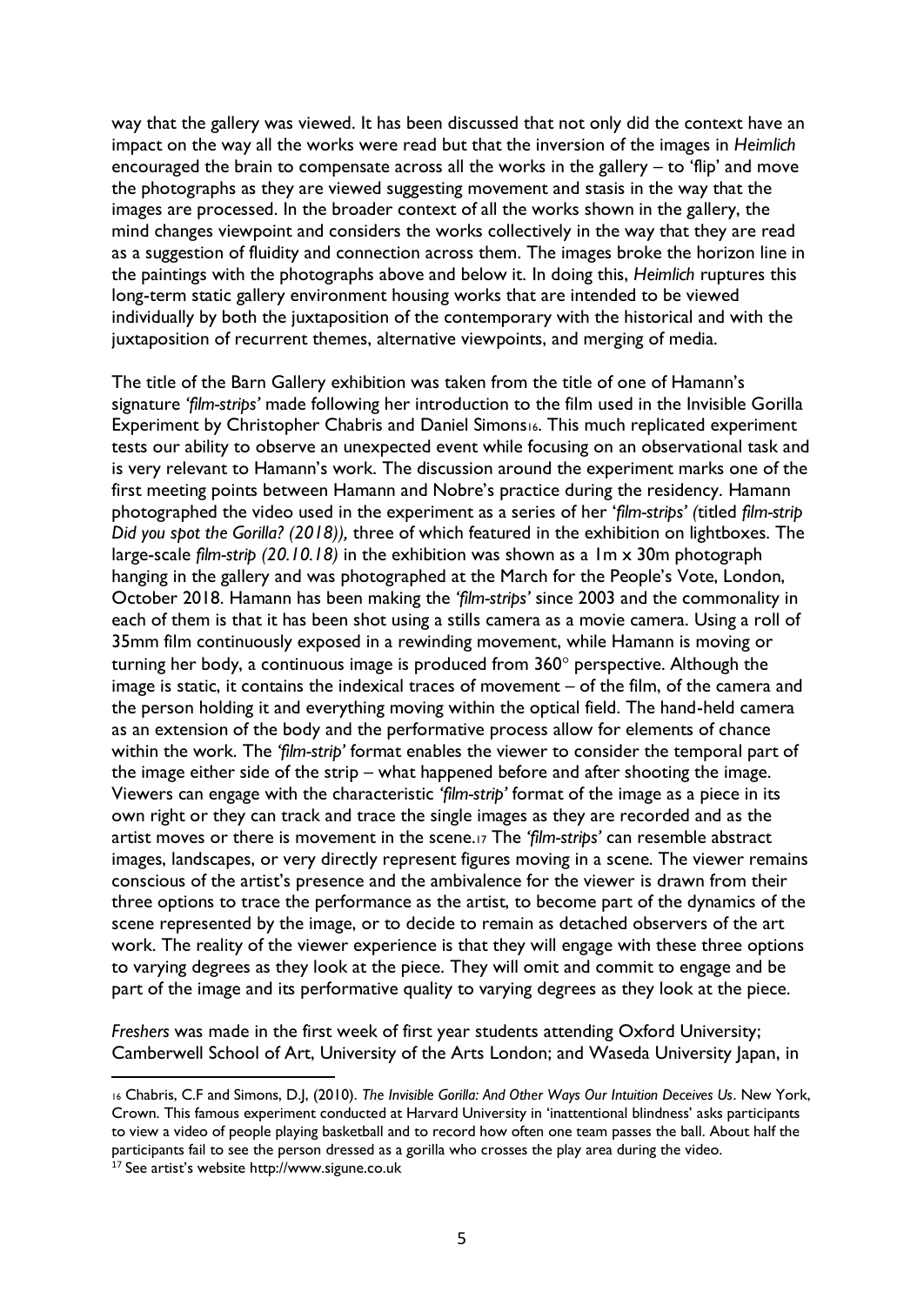2016 and 2017. Hamann took images of groups of students, who had given permission to be photographed, during Freshers week with all subjects interacting in the same space. Hamann then cropped the images so that each individual photographed formed a single image and then reformatted the images as triptychs. These were shown as the second piece in her exhibition (alongside *Heimlich* mentioned earlier) at the Ashmolean Museum.<sup>18</sup> In the *Did you spot the Gorilla?* exhibition she re-presents this work as a large wall display of single images cropped from the original groups taken at the Freshers week at the universities. The key to the reading of these images is that they were separated from their groups and then regrouped in small intimate triptychs at the Ashmolean Museum and as a large wall piece of people presented at the Barn Gallery. The work has also been produced as an artist book work that allows people engaging with the work to reorder and reconfigure the groups, further diversifying the format of engagement with the images. In all these iterations, Hamann is asking the viewer to consider how they interact in groups, how they have experienced first meetings and engagements and how they form impressions of people and groups. Each presentation format asks the viewer to think about the point at which the viewer stops being 'intruder' to the image and merges into the scene of the group of students to reach the point of nihility and merging with the image activity as previously discussed. The anonymity of the students further reinforces this point of selflessness (or self-awareness) and transference for the audience<sup>19</sup>.

*Wave*, an earlier work from 2012, also looks at the ways in which people interact with each other through the gesture of waving. Hamann collected found and staged photographs and videos showing people waving and put them together in an installation shown at the Wellcome Collection Galleries. She looked at the notion of interpersonal ritual defined by sociologists<sub>20</sub> and how these related to waving. The final installation consisted of 50 still photographs and 5 video loops duration 41 minutes that presented, represented, sped up, slowed down the gesture in a number of contexts. With further research Hamann was able to think about waving in certain categories such as waving and salutes, and emotional reactions to the gesture. She covered the use of the wave gesture form the point in history that still and moving image was universally available and was able to look at the context of everyday encounters with friends and family, immigration, transportation of people to camps, separation of war, emotional and romantic encounters, and migration through war and natural catastrophe. Furthermore, through her collection of imagery she was able to demonstrate the cultural differences of the gesture. For example, waving goodbye, waving to a crowd, waving down a taxi and waving to attract attention. Through the use of imagery both still and moving, Hamann was able to interrogate the most universal of gestures and its use within different groups of two or more people. The exhibition has only been shown in the United Kingdom but it has been discussed how it might be received in different cultures and countries. The installation approaches the different meanings of the gesture with both exhaustive detail and moving results.

Continuing the theme of Intergroup behaviour and personal interaction, the book work *Fair's Fair* is a series that began in 2015 and has run each year to date. Every year Hamann has visited Frieze Art Fair and photographed audiences and participants engaging with work

<sup>18</sup> *Face to face upside down*, Photographic Interventions

Lansdcape Sketch Gallery, Renaissance Galleries and Sir Francis Chantrey Staircase Ashmolean Museum Oxford 2017

<sup>19</sup> Bryson, N *op. cit.*

<sup>&</sup>lt;sup>20</sup> See the work of Erving Goffman and Adam Kendon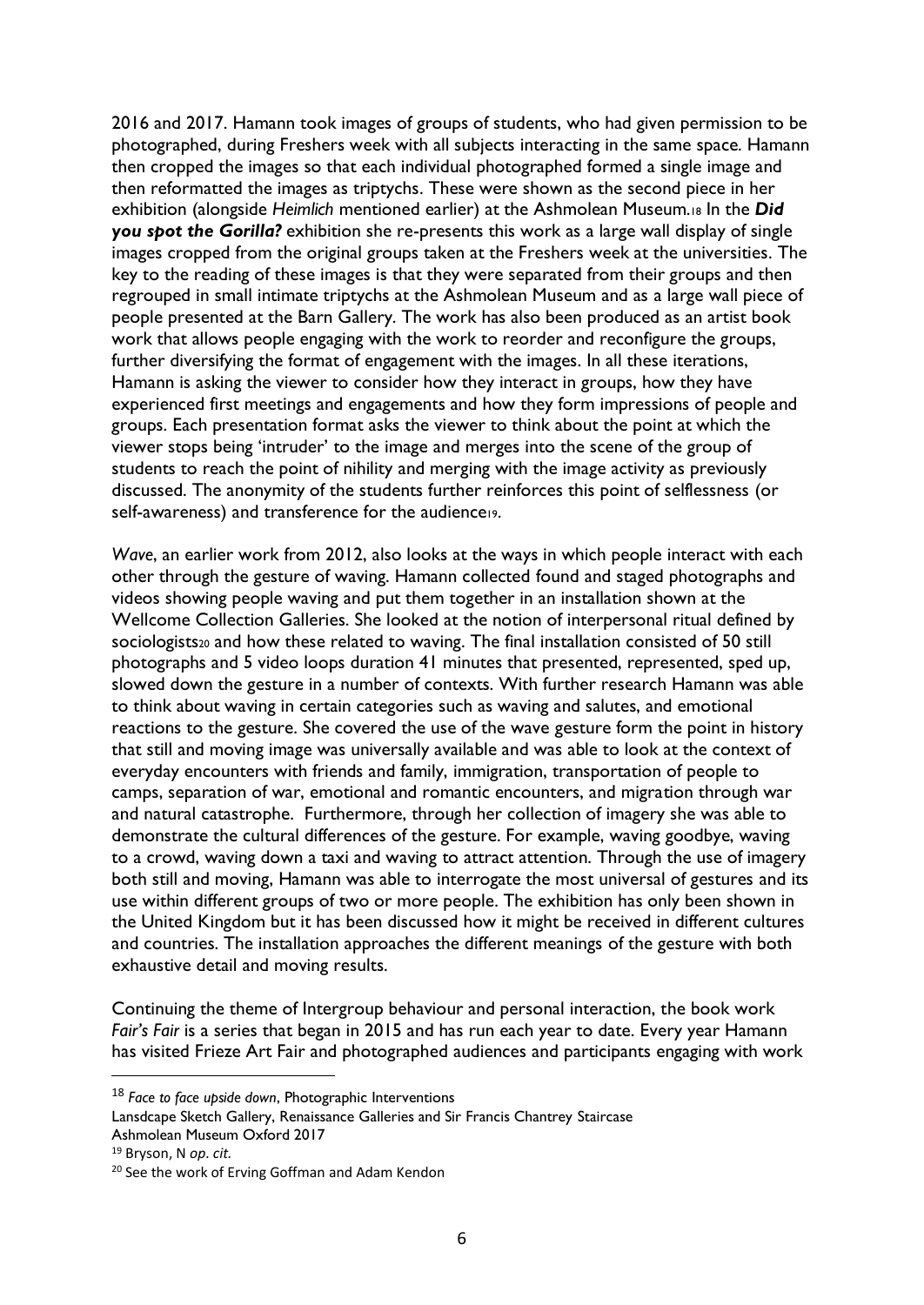at the fair. As with the *Freshers* series, she has cut up and/or fused the images so that two different scenarios within the Fair have been connected. The results can be thought provoking and are often humorous but crucially the images often look as though they are connected by more than just the virtue of being shot at Frieze Art Fair. These works are presented as book works as if a catalogue of the art fair. While the focus of Frieze Art Fair is usually to document, sell and commentate on the art works, Hamann approaches the complex social networks and relationships of the audiences and participants in the fair. Hamann has inverted the emphasis from art work to the relationships and group behaviour at the fair further emphasising commonality and difference by fusing different scenes together as one image. As a significant event in the arts calendar, Hamann invites the viewer to assess their relationship to large social events, the art world, and their role within them. As with most of Hamann's work, the audience is implicated in the work through their engagement with the subjects of the images, the choice made by the artist in constructing and shooting the images, and their own role in the group behaviour suggested by the images.

Hamann extrapolates the audience inclusion further by presenting the *Fair's Fair* project as *Seen Being Seen, Loops*, an immersive installation of photographic cylinders of various scales, some larger than life. Using cylindrical images in a 3-D space Hamann extends the visual affect of the *'film-strips'*. The 2-D *'film-strips'* are intended at points to be viewed beyond the frame of the image in the expanded field, and the cylinders extend this through looped/circular images in a space all of which form part of the work. Quoting Bryson, *'The viewer who looks out at the object sees only one angle of the global field where the object resides, one single tangent of the 360 degrees of the circle, and of the 360 degrees in all directions of the radiating sphere of light spreading out from the object into the global envelopment.'<sup>21</sup>*

In *Seen Being Seen, Loops* the images are presented in a 3-D format but are facing outwards simultaneously inviting the viewer to join the group while rendering it very difficult for them to join the loop made by individual freestanding photographs. This creates a tension between the suggested scene (a circle of people speaking to each other) and their facing outward to the audience. In using this device, Hamann seeks to replicate the characteristic short-term attention of sub-groups at gatherings and to implicate the challenge to the viewer of where they will place most attention. She further makes the engagement with the image/installation more challenging for the viewer to reach that previously described point of nothingness, merging of themselves and image, and ultimate self-awareness as being part of the work itself. Placing the images in a 3-D context while asking similar questions as her previous work marks a shift in Hamann's work to think about the 3-D perception of images.

<sup>21</sup> See Bryson, N *op.cit.* p100